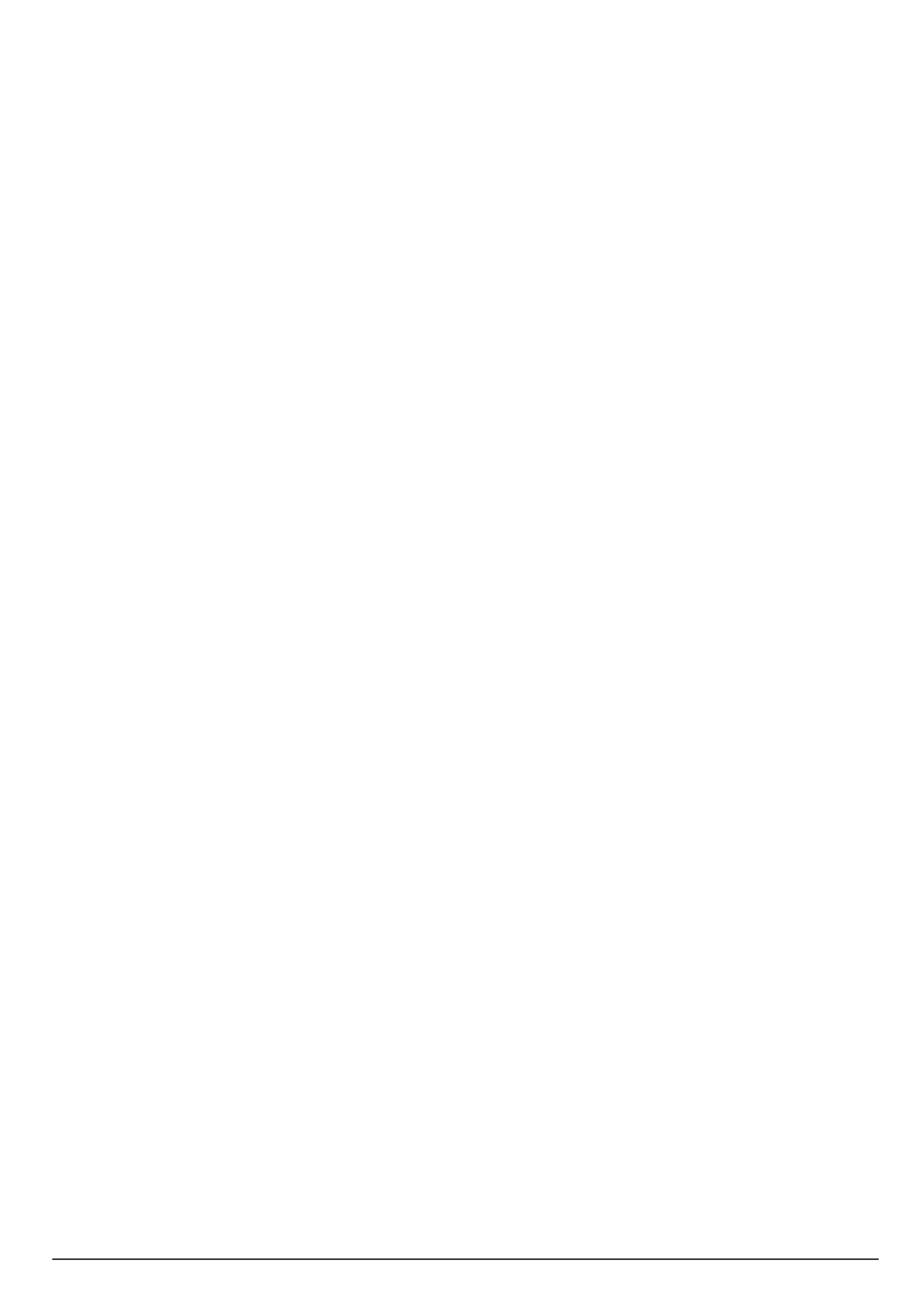# GOUVPO ST. PETERSBURG STATE MEDICAL AKADEMY IM I.I. MECHNIKOVA OF THE FEDERAL AGENCY OF PUBLIC HEALTH AND SOCIAL DEVELOPMENT

# **Approve**

\_\_\_\_\_\_\_\_\_\_\_\_\_\_\_\_ President of the SPGMA, Member of the RAMN, Professor A. V. Shabrov 05. October 2005

# **Scientific Report "Research of in-patient efficaciousness of the biologically active addition to food Glisodin® in therapeutic practice**

by E. I. Tkachenko, U. P. Uspensky, E. B. Avaluev, L. S. Oreshko St. Petersburg State Medical Academy im. I. I. Mechnikova *Department of Propaedeutics of internal diseases with courses of gastroenterology and endoscopy*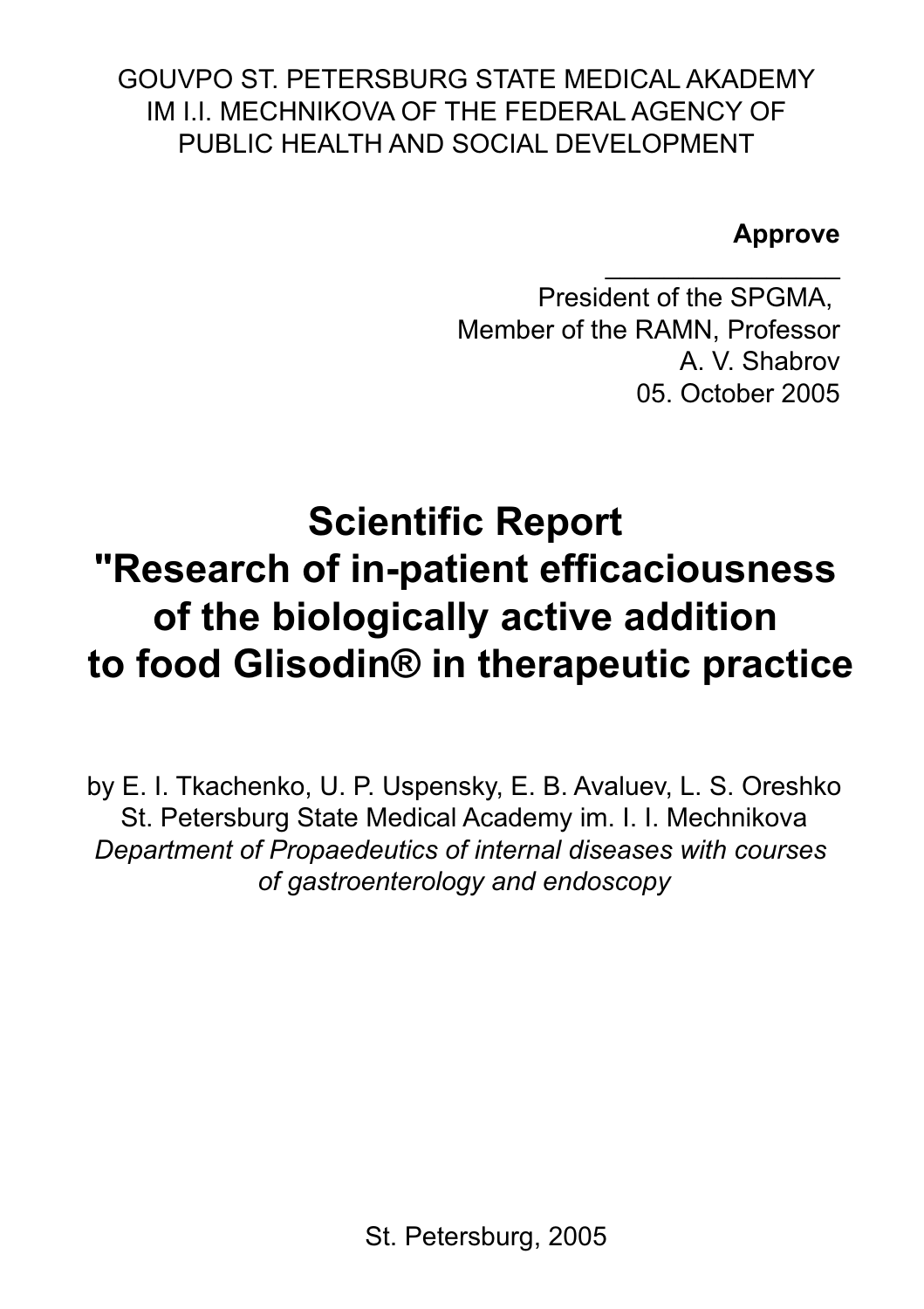Redox reactions are important in the mechanisms of resistance. Reactions of an organism on different stimulus at the molecular level is characterized by oxidation of the diverse important bio-substrates and formation of the superoxide radicals of the peroxidate compounds.

It is widely known, that the free radical is an atom, a molecule, a particle of the substances without twinned electron at the external orbit and therefore the particles - free radicals are highly "aggressive" in oxidizing the compounds that differ on chemical structure and biological activity. As a consequence, characteristics of these compounds change significantly and the oxidizing stress comes. A multicomponent system rises to protect normal metabolic processes against this aggressive free-radical oxidation. Free radical aggression increases in conditions of inconsistency of the antioxidant protection that inevitably leads to development of various pathological states and illnesses of different systems of an organism.

Metabolic disorders underlie injury of cells, tissues and organs, affected by the ischemic stress and, for example, occur in cardiovascular diseases. Currently there are no doubts in importance of the various disturbances of cardiovascular system, digestive system, skin diseases from oxidizing stress in pathogenesis after the ability of an organism to self-protection against such influence decreases. As a result, conditions for adverse clinical courses and their synchronization occur, arises predisposition to new diseases, the status combined, coupling, compromised pathologies is formed.

Use of a complex treatment of antioxidants and antihypoxic medications allows breaking this vicious circle down.

Antioxidants block activation of the free radical processes (formation of active forms of oxygen) and lipid peroxidation of the cellular membranes. Their effect is realized through restoration of free radicals into a stable molecular formula that is incapable of auto-oxidization.

Primary antioxidants, produced in the organism, include SOD, catalase and glutation peroxidase. Secondary antioxidants received with food - vitamins А, С, Е; minerals (selenium, zinc, copper, magnesium) and other substances, including polyphenols of vegetable origin. These food antioxidants assist in maintenance of the antioxidant reserve, therefore performing secondary role in the system. Establishing the connection between the balance of prooxidants and antioxidants in the organism, development of the oxidative stress and increase of the risk of a number of chronic and age degenerative diseases has whetted interest to the natural antioxidants recently.

Using BAAs that containing antioxidants is an efficient form of primary and secondary prophylaxis of a number of nosologic formations. It is also a measure of complementary therapy of chronic diseases. The extractions containing SOD is the most valuable among the antioxidants of vegetable origin, as it assists to increase of protection against cellular destruction and revealing the ability of direct neutralization of the superoxid, one of the most harmful free radical substances.

First characteristics of the superoxiddismutase has been described by McCord and Fridovic in 1968. SOD is an enzyme that assists removal of the superoxid radical and therefore creates a system that protects from negative impact of the radical that can originate from atmosphere oxygen in normal conditions. The enzyme also has a major role in preventing harmful effect of the atmospheric O2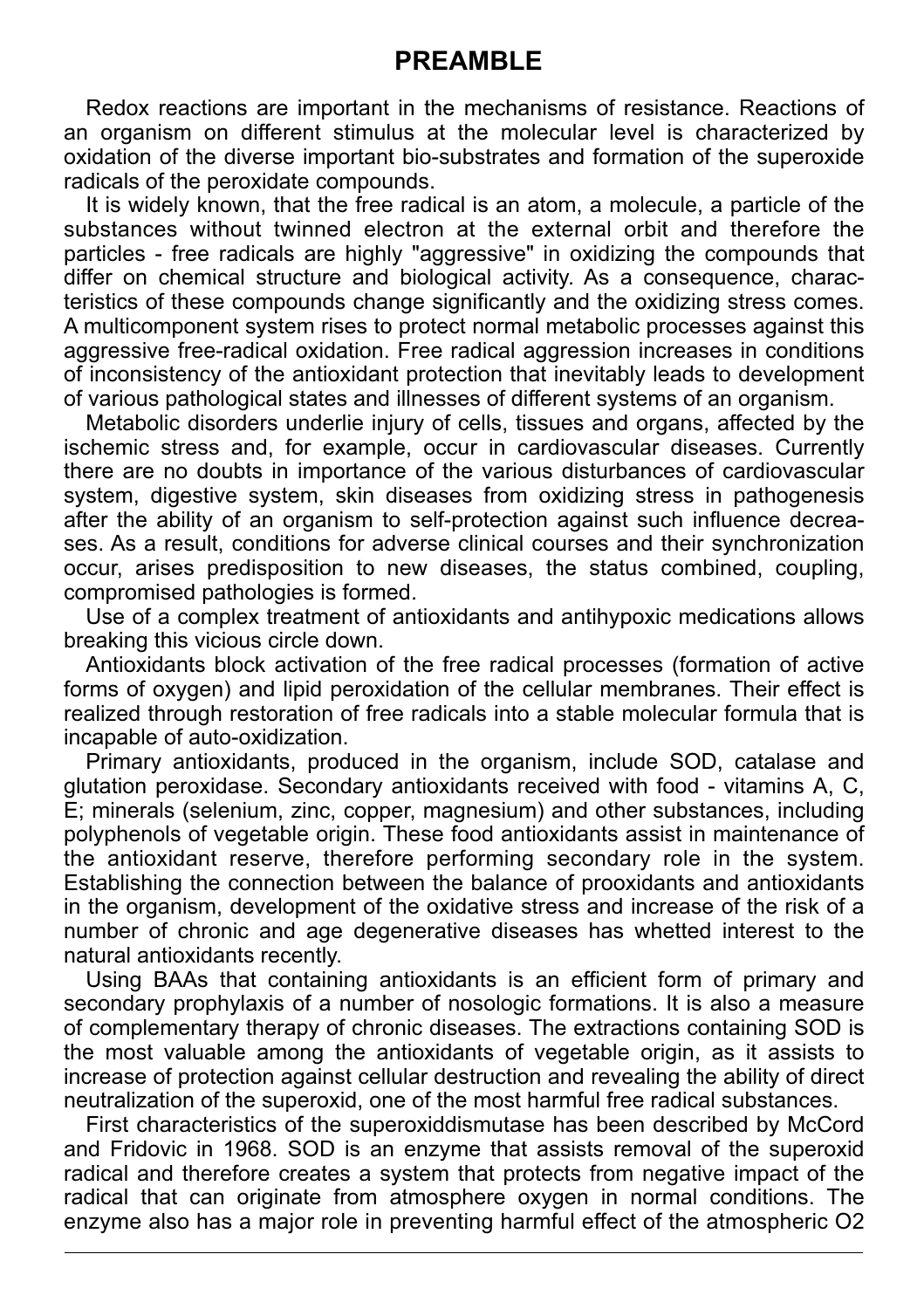on cellules and organisms. Like most other protective components that are created in the organism, SOD synthesis decrease with the age, while cellular oxidant susceptibility increases. All these lead to senility and diseases. Reception of the antioxidants, in particular - SOD, with food or as biologically active addition increases the existing individual reserve and can prevent intensification of those chronic sufferings, pathogeny of which is affected by the oxidizing process. It is known that such diseases include disorders of cardiovascular system (ischemic disorders, idiopathic hypertension), rheumatic diseases, chronic diseases of respiratory organs, ulcer, and skin diseases.

Natural antioxidants are represented by multicomponent systems with compound and varied interaction between its components. Such components often appear to be unstable. Half-life period of natural SOD (of human, vegetable and animal nature) in plasma is significantly different. However all the forms possess a common disadvantage - poor absorption at peroral intake and destruction by the hydrochloric acid.

BAA "Glisodin" is a capsule with melon extract, containing superoxyddismutase, gliadine, maltodextrine, extracted from wheat, mannitol 60, magnesium stearate, aerosil. In order to minimize its destruction in the stomach we have included albumen of wheat seeds (gliadin) into the "Glicodin" preparation. Gliadin prevents destruction of the SOD of melon by digestive juices and assists better absorbability in small intestine. Magnesium is viewed as a protector from cardiovascular diseases, it is a co-factor of more than 250 ferments involved in the carbohydrate and energy metabolism. Its lack results in increase of calcium scurf in vessels, heart and kidneys. All components are of natural origin and not modified genetically. Every BAA capsule weights 250 mg.

Carrying out the research of clinical efficiency of the new biologically active addition "GLISODIN" for cure of patients with chronic gastrointestinal disturbances, allergy-driven skin diseases is the purpose of the report.

#### **Goals of the research:**

- 1. Evaluate the dynamics of the clinic indicators when using the biologically active addition (BAA) Glisodin for medical patients ;
- 2. Define the influence of the BAA "Glisodin" on the basic metabolism activities (protein, carbohydrate and lipid metabolism) ant the immunological status;
- 3. Define cognitive functions of the patients before and after the cure with BAA "Glisodin"
- 4. Compare efficaciousness of different doses of the medication.

#### **Object of the research:**

30 patients, complying the correspondent requirements of the inclusion and exclusion criteria

#### *Inclusion criteria*

- 1. Age 18-65 years;
- 2. Chronic diseases, i.e. ischemic disorder, idiopathic hypertension, vascular dys tonia, ulcer or combination of them;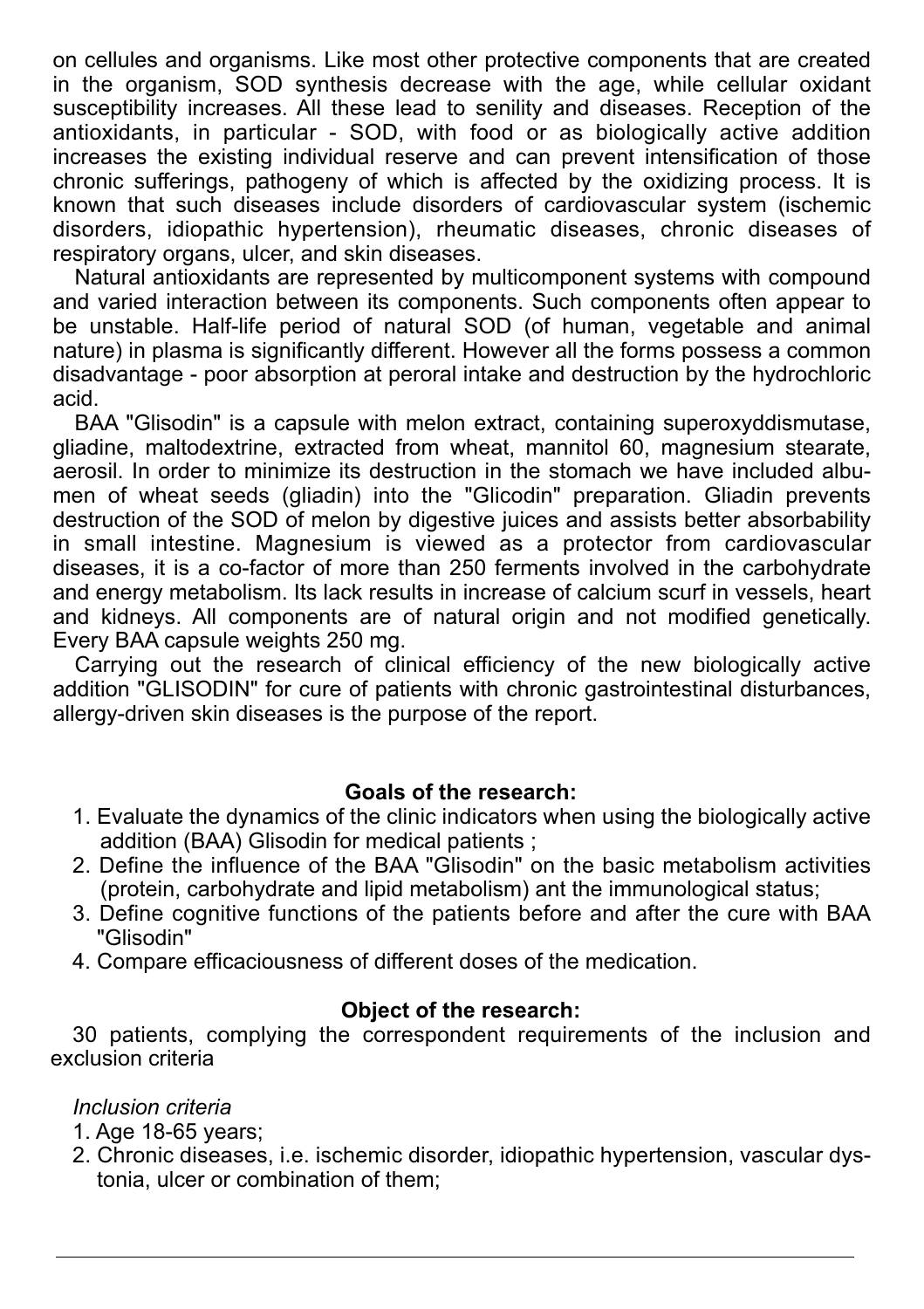- 3. Skin diseases, i.e. psoriasis, allergy-driven skin diseases (neurodermatitis, urticaria);
- 4. Combination of the above mentioned in pp. 2 and 3 diseases with lipid metabolism disorder, pancreatic diabetes, biliary disorders, hypermotile stomach syndrome;
- 5. Consent of the patient on examination .

#### *Exclusion criteria*

- 1. Complicated ulcer at the moment of inclusion into the research (evidences of bleeding in the digestive system, stenosis of antral part of the stomach or pyloroduodenitis zone, malignant transformation);
- 2. Enzymopathy, gluthen enteropathy in particular;
- 3. Intolerance of the preparation components

#### **Materials and methods of the research:**

- 1. Standard questioning of the patient including detection of evidence of the main symptoms of disease, defining quality of life (questioning form SF-36), and cognitive functions before and after the course :
- 2. Daily determination of basic hemodynamic parameters, evaluation of the somatic status;
- 3. Standard clinic minimum, including clinic blood test, bulk urine analysis, coprogram;
- 4. Full-scaled biochemical blood test before and after the therapy;
- 5. Determination of immunologic blood indexes before and after the course;
- 6. Electrocardiogram before and after the course.
- 7. Fibreezofagogastroduodenoscopy (FEGDS) before and after the cours

Before entering into the research, the patient passed the interview in order to reveal and specify the complaints, define the quality of life; psychological tests; blood and urine tests, coprogram, ECG. After the screening, the patient passed a course of treatment: BAA "Glisodin" has been prescribed on the basic therapy background. During30 days the patients received one capsule twice a day or 2 capsules twice a day on random-distribution method. On the day 14 and 30 of the therapy, the patient have passed the standard interview again. Evaluation of quality of life, psychological tests has passed again on the 30-31 day from the therapy start date. The patient evaluated clinical presentations of their disease and filled the selfestimation diary every day. Somatic status and basic hemodynamic parameters of the patients had been carried every day.

Recurring tests of blood (clinical, biochemical, immunological), urine, feces, ECG, FEGDS has been taken on the days 25-31 of the course.

The following examinations has been carried for the patients with stomach ulcer: examination of bioptic material for urease activity and pathohistologic examination of the bioptants (two from the stomach body, one from the antral department). Presence of infiltration by neutrophilic granulocytes, lymphocytes and plasmatic cells, atrophy intensity, presence and type of metaplasia, presence of sclerous changes have been considered during estimation of changes in mucous membrane. All the above mentioned parameters have been estimated according to their intensity semiquantitatively, in points (weak (1 point), moderated (2 points), significant (3 points)). Diagnostics of the Helicobacter pylori (HP) has been done by and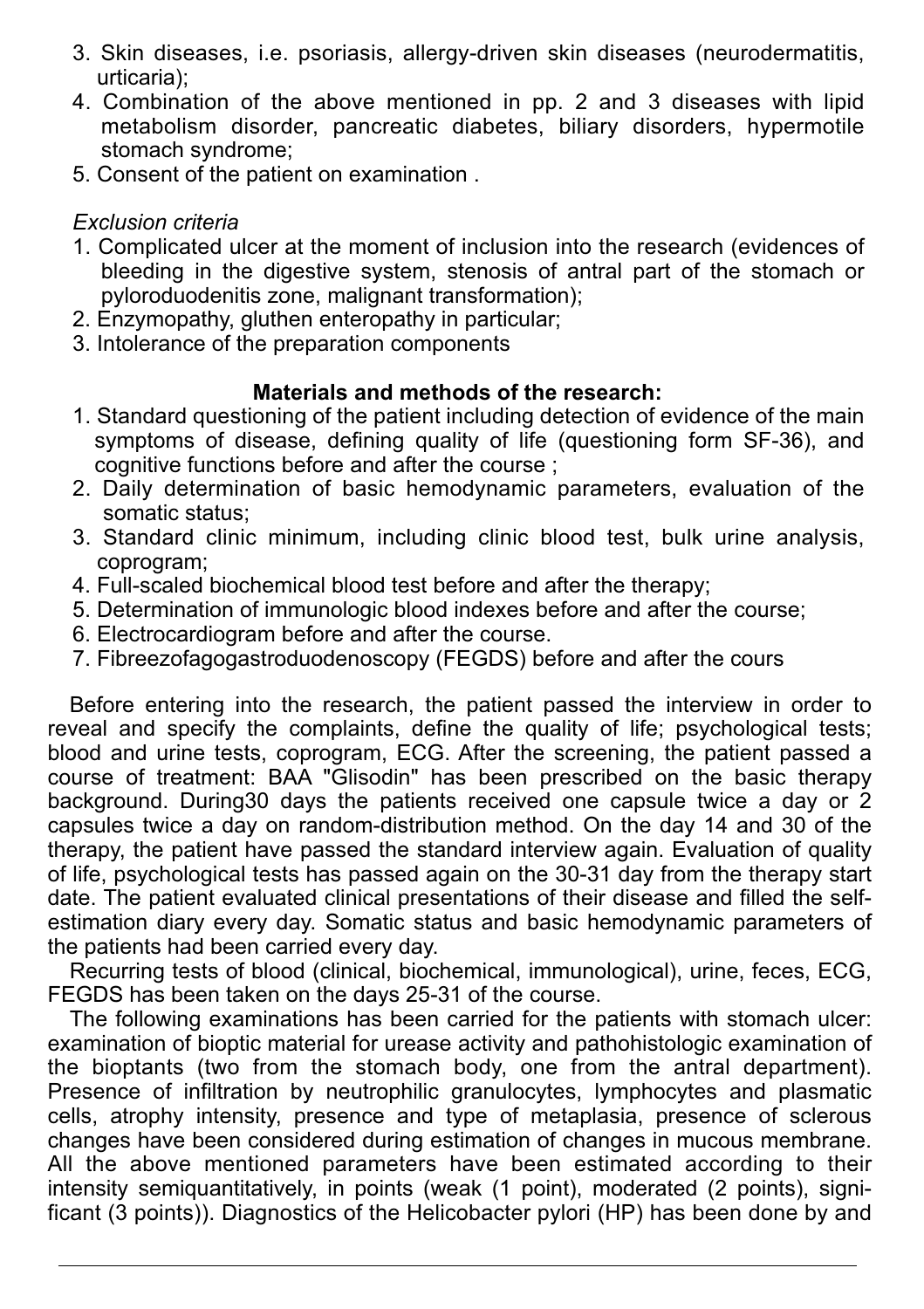morphological method by L.I.Aruin's technique (Aruin L.I. and coauthors, 1993). НР sowing has been differentiated in three degrees in points.

Immunoparameters have been estimated by immunofluorescence method using sets of monoclonal antibodies to various  $CD$  - antigenes, have investigated the functional condition of the lymphocytes (RTML with PHA), have defined a level of the antibodies and circulating immune complex (CIC) in blood serum.

The level of total cholesterol (TC), triglycerides, high density lipoproteids (LPVP), low and very low little density lipoproteids (LPNP and LPONP) have also been diagnosed during the biochemical analysis of the lipidogram. The atherogenic factor (KA) has been counted under A.N.Klimov's formula: KA = (GH-HLVP)/HLVP.

Evaluation of the treatment efficiency has been defined by the following parameters: speed of disappearance of subjective clinical symptoms, dynamics of the ECG data, dynamics of FEGDS data and morphological examination of the bioptants, dynamics of immunoparameters of blood and lipidogram.

#### **Results and discussion 1. Distribution of patients by nosologic forms**

The total number of examined patients is 30: 10 patients with cardiovascular pathology (ischemic disorder in combination with idiopathic hypertension), 10 patients suffering stomach ulcer with antro-duodenal localization of the ulcer, 10 patients with skin diseases. Age of patients varied from 20 to 70 years. All patients have been receiving basic therapy in combination with BAA "Glisodin".

Patients with combination of ischemic disorder and idiopathic hypertension have been receiving AGC inhibitors, nitrates and ß-blockers, proton pump inhibitors (PPI), ani-helicobacterial therapy as basic treatment. Patients with skin diseases received antihistamines and local treatment. Distribution of patients by nosologic forms and age is represented in the Table 1 and Diagram 1.



Diagram 1 **Distribution of patients into groups**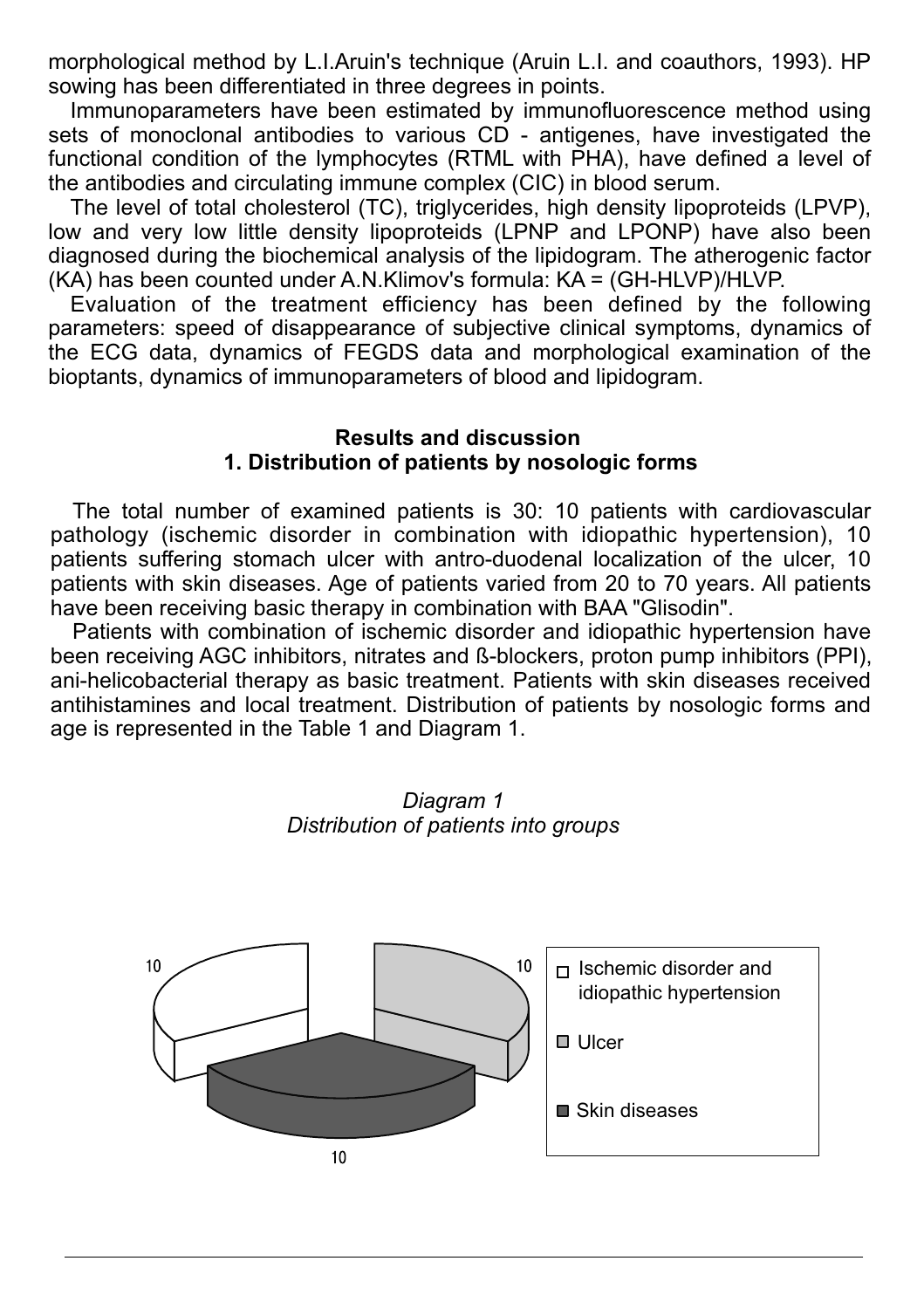*Table 1 Distribution of patients, receiving BAA "Glisodin" by nosologic forms and age* 

| Nosologic form                                                                                                                                          | <b>Number</b><br>of patients | Average age      |
|---------------------------------------------------------------------------------------------------------------------------------------------------------|------------------------------|------------------|
| Cardiovascular diseases:<br>Exertional angina II functional class.<br>Exertional angina III functional class.<br>Idiopathic hypertension II st<br>Total | 5<br>5<br>10<br>10           | 65,17±3,41 years |
| Ulcer<br>Ulcer of antral department of stomach<br>Duodenal ulcer<br>Total                                                                               | 4<br>6<br>10                 | 43,11±2,08 years |
| Skin diseases<br>Atopic dermatitis<br>Chronic recurrent urticaria<br>Psoriasis<br>Total                                                                 | 4<br>3<br>3<br>10            | 30,16±3,44 years |

### **2. Results of use of the preparation "Glisodin" for patients with cardiovascular diseases.**

Patients suffering ischemic disorder (exertional angina of II-III functional classes) combined with idiopathic hypertension have passed the basic therapy including extended nitrates,  $\beta$  - adrenoceptor blocking drugs, AGC ingibitors. 10 of the patients have been receiving BAA "Glisodin" in addition to basic therapy by 1 capsule 2 times a day within 30 days. Other 10 patients have been receiving only basic therapy (group of comparison). Efficiency of the treatment have been estimated according to dynamics of subjective symptoms (pain syndrome, palpitation, shortness of breath, headaches, change of tolerance to exercise stress, sleep disturbances), data of dynamics of cognitive functions, changes of hemodynamic parameters (cardiac beat rate, arteriotony), ECG data.

# **2.1. Evaluation of subjective data**

Evaluation of subjective symptoms has been done on five-ball scale in a range from 0 (no evidence) to 4 (apparent symptoms). Results of the estimation of subjective symptoms before treatment are presented in table 2.

 According to the presented data, the patients from both groups have shown positive dynamics of subjective symptoms on a background of the carried therapy. More apparent changes have been received in the group of patients receiving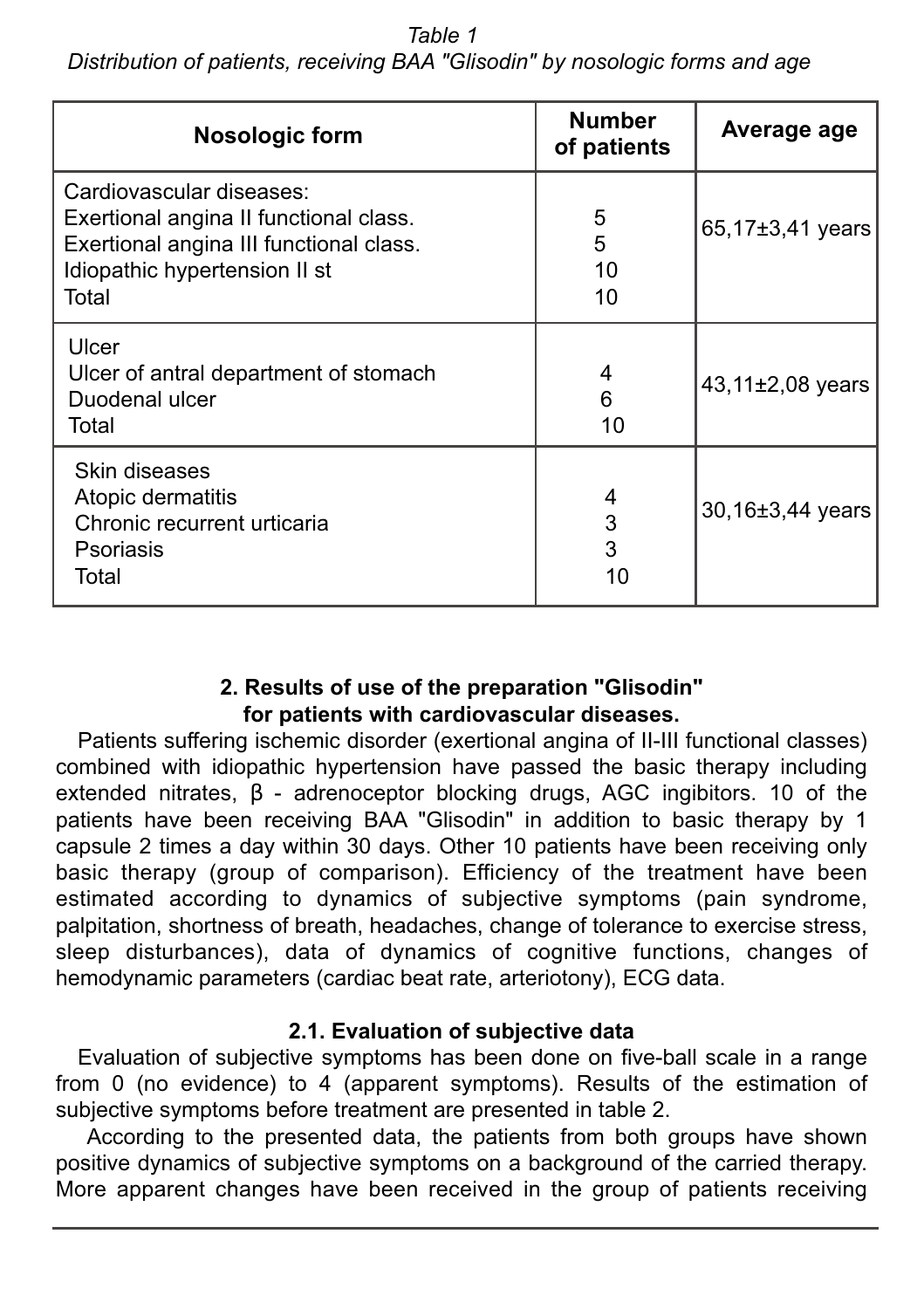*Table 2 Dynamics of subjective symptoms in points during the course treatment at patients with cardiovascular diseases*

|                                           | <b>Before</b><br>the treatment | Group<br>of comparison | Group receiving<br><b>BAA "Glisodin"</b> |
|-------------------------------------------|--------------------------------|------------------------|------------------------------------------|
|                                           |                                | Points                 |                                          |
| Pain syndrome                             | $2,9+0,10$                     | $1,6{\pm}0,009$        | $1,2{\pm}0,09$                           |
| Palpitation                               | $1,5 \pm 0,08$                 | $1,0{\pm}0,09$         | $1,0{\pm}0,09$                           |
| Shortness of breath                       | $1,9{\pm}0,10$                 | $1,8{\pm}0,09$         | $1,6{\pm}0,10$                           |
| Headaches                                 | $2,4\pm0,09$                   | $1,8{\pm}0,09$         | $1,4\pm0,08$                             |
| Change of tolerance<br>to exercise stress | $2,7\pm0,10$                   | 2,0±0,12               | $1,8 \pm 0,11$                           |
| Sleep disturbances                        | $2,1\pm0,08$                   | $1,4\pm0,10$           | $0,7{\pm}0,10$                           |

*Diagram 2* 

*Dynamics of complaints from patients with ischemic heart disorder and idiopathic hypertension before and after use of BAA "Glisodin"* 



"Glisodin": reduction of intensity of the pain syndrome, reduction of shortness of breath, headaches, improvement of sleep and increase of tolerance to exercise stress. According to the diaries of a self-estimation, 80 % of the patients of the group receiving "Glisodin" have noted improval of the night sleep and quieter attitude to stressful influences. The need for short action nitrates time for patients of this group has decreased in one and a half during the period of examination, while the need for nitroglycerine for the patients of group of comparison has decreased only in 1,2 times The patients receiving BAA "Glisodin" in addition to therapy have shown earlier and proof stabilization of the arteriotony, they have rare episodes of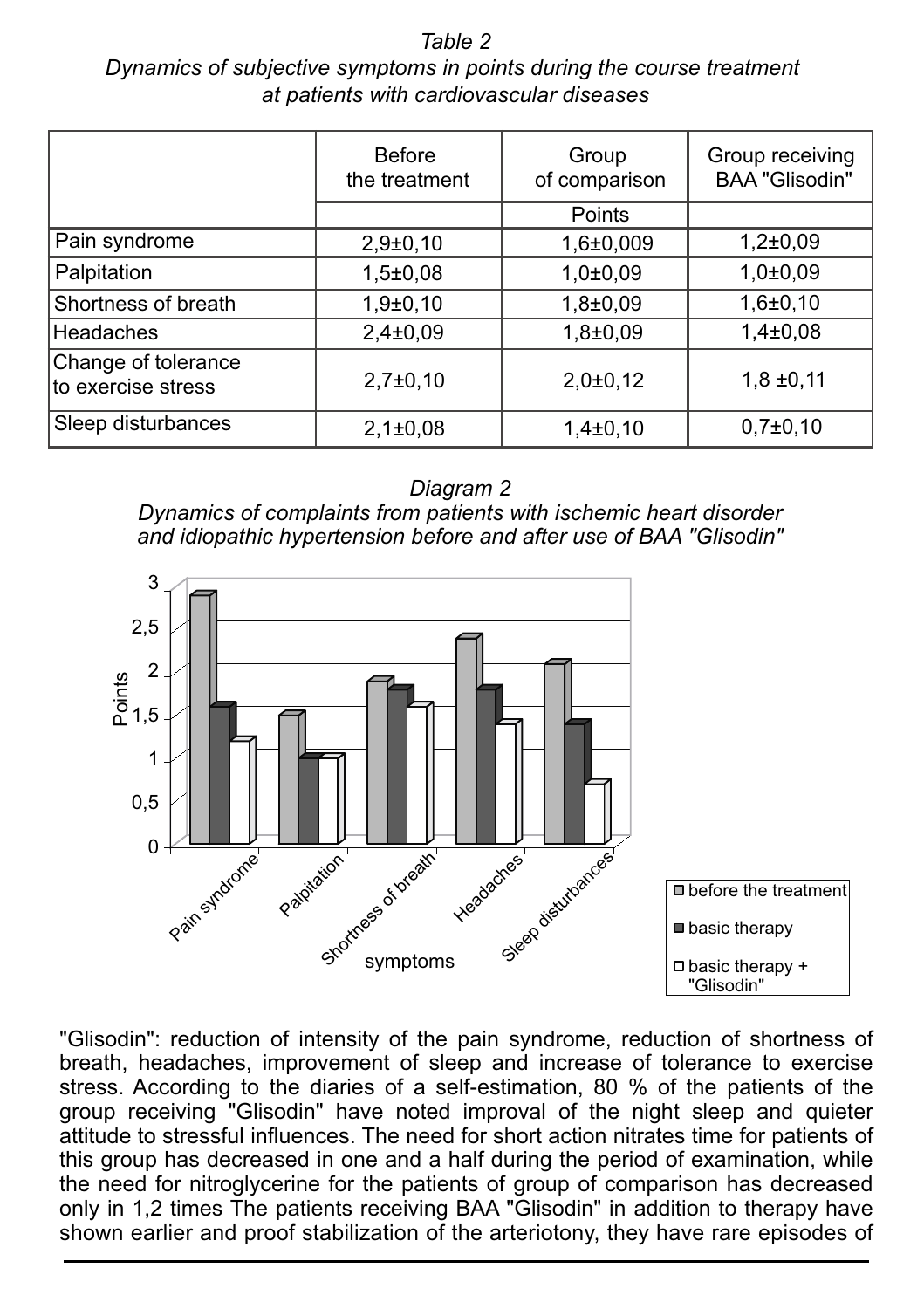increase of arteriotony in evening and night hours. Patients of this group have shown smaller lability of figures of arteriotony under impact of various external stimulants.

### **2.2. Change of blood lipid spectrum parameters**

Body weight index of the patients has comprised 28 kg/m2 - overweight both before and after the treatment. All patients have shown moderate increase of level of the total cholesterol, ?-lipoproteids, very low little density lipoproteids in blood plasma; the level of triglycerides and low density lipoproteids has been at the top border of norm, and the quantity of high density lipoproteids decreased. Both groups showed high level of total cholesterol after the treatment. At the patients receiving BAA "Glisodin", has shown in 30 days improvement of lipid fractions parameters of plasma: decrease of the level of little and very low little density, tendency to decrease of the level of ?-lipoproteids, increase of the high density lipoproteids level that promoted to reduction of the atherogenic factor.

Information on changes of the lipid structure of blood is represented in the Table 3 and Diagram 3.

# **2.3. Changes in electrocardiogram**

According to the electrocardiography, all the patients have shown signs of improvement of coronary blood circulation after the therapy, expressed in reduction of ST segment depression and absence of changes in T wave.

|                            | <b>Before</b>   | After the treatment               |                            | Normal     |
|----------------------------|-----------------|-----------------------------------|----------------------------|------------|
|                            | lthe treatment  | The group<br>receiving "Glisodin" | The group<br>of comparison | value      |
| Total cholesterol, mMoll/l | $6,4\pm0,11$    | $6,1\pm0,16$                      | $6,5\pm0,16$               | 3,9,5,4    |
| Triglycerides, mMoll/l     | 1,58±0,05       | $1,60 \pm 0.05$                   | $1,52\pm0,05$              | 0,56 1,54  |
| LPVP, mMoll/l              | $0.95 \pm 0.04$ | $1,18\pm0.04$                     | $1,02\pm0,04$              | 0,78 1,69  |
| LPNP, mMolll               | $4,9{\pm}0,18$  | $4,18\pm0,10$                     | $4,85 \pm 0,10$            | 1,81 4,90  |
| LPONP, mMoll/l             | $0,95 \pm 0,02$ | $0.81 \pm 0.02$                   | $0,89{\pm}0,02$            | 0,13 0,90  |
| β-lipoproteids, units      | 66              | 59                                | 61                         | 35 55      |
| Atherogenic coefficient    | $5,37\pm0.05$   | $4,2{\pm}0,10$                    | $5,31\pm0,10$              | $2,7\_4,0$ |

*Table 3 Influence of BAA "Glisodin" on parameters of lipid exchange for patients with cardiovascular diseases* 

 $ρ < 0.01$ 

# **3. Results of use of the preparation "Glisodin" for patients with ulcer**

The total number of examined patients suffering stomach ulcer with antroduodenal localization is 10. All patients have been receiving BAA "Glisodin" in addition proton pump inhibitors (PPI) during 30 days - 1 capsule 2 times day.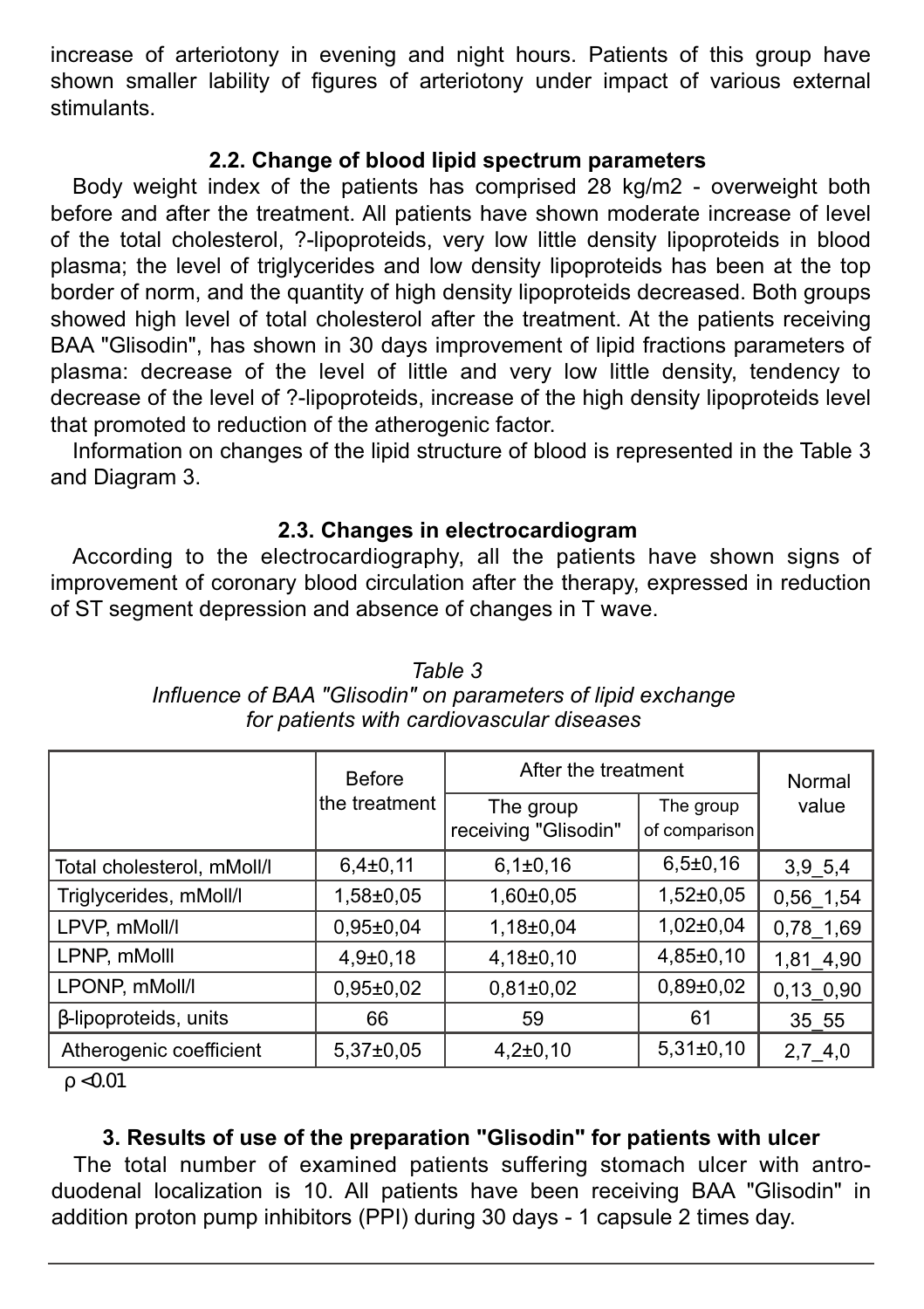*Diagram 3 Change of lipid spectrum of blood for patients with ischemic heart disorder and idiopathic hypertension after use of BAA "Glisodin"*



### **3.1. Results of the subjective research**

At the beginning of the research all the patients suffered pain syndrome (localization in the very epigastric area or right hypochondrium), pains had night character more often or started in 1,5-3 hours after meal. 50 % of the patients have reported hunger pains.

All the patients under examination, has shown high degree of intensity gastric indigestion signs and presence of such symptoms as swelling and rumbling in the

|                          | Before the treatment | 15th day of treatment | 30th day of treatment |
|--------------------------|----------------------|-----------------------|-----------------------|
| Pain in stomach          | 100%                 | $0\%$                 | $0\%$                 |
| Nausea                   | 40%                  | 20%                   | $0\%$                 |
| Heartburn                | 65%                  | 30%                   | $0\%$                 |
| Vomiting                 | 20%                  | $0\%$                 | $0\%$                 |
| Eructation               | 55%                  | 30%                   | $0\%$                 |
| Dry mouth                | 20%                  | 10%                   | $0\%$                 |
| Epigastric heaviness     | 20%                  | 20%                   | $0\%$                 |
| Borborygmus              | 30%                  | 60%                   | 10%                   |
| Pains in large intestine | 10%                  | 30%                   | $0\%$                 |
| Abdominal swelling       | 20%                  | 45%                   | 20%                   |
| Stool frequency          | 0,5 times a day      | 1,8 times a day       | 1.1 times a day       |

*Table 4 Dynamics of clinical presentations for patients with ulcer* 

 $ρ < 0.01$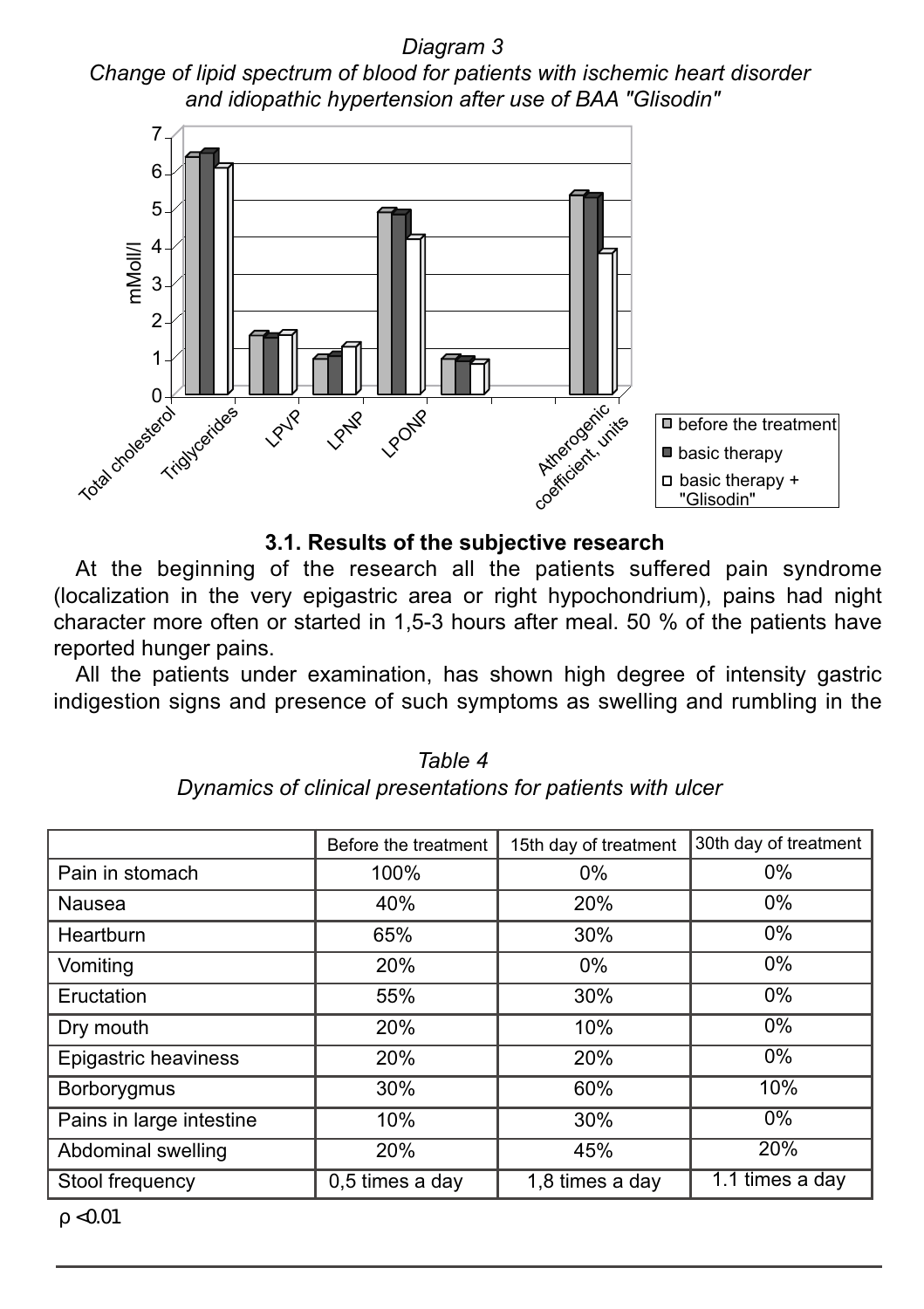stomach, dency of constipation (stool 1 time in 2-3 days). Body weight index for such patients comprised 21 kg/m2 that corresponds to the normal value. The information obtained by inquiring the patients and dynamics of clinical parameters are represented in table 4 and on the diagram 4.

During the treatment intensity of the pain syndrome decreased by the second or third day of the therapy, 50 % of the patients have reported that pain disappeared. By the seventh day of the therapy the pain syndrome has been stopped at all patients. The patients have also shown fast reduction of the phenomena of gastric and intestinal indigestion, normalization of stool frequency.





#### **3.2. Results of the endoscopy and histological examination**

According to the endoscopy, all the patients have shown ulcer defect with localization in a bulb of the duodenum, average diameter 0.53 mm before the treatment. Everyone had evidences of a gastritis and duodenitis. Cicatricial deformity of the bulb of the duodenum has been evident in 90 % of the cases. Erosion either in antral or bulbar zones has been discovered at 5 patients (50 %).

The ulcer has closed up at all the patients by the 25-30th day of the therapy. Erosion has disappeared after treatment at 100 % of the patients receiving therapy with BAA. Hypostasis of the mucous has decreased at endoscopy, and hyperemia of mucous remained at all the patients Urease test has been positive for all the patients and comprised the average of 2.19 points before the treatment (moderate degree). After the treatment the urease test has become negative at 8 (80 %) patients, and 20 % has shown 1,1 (weak degree).

The patients had evident chronic inflammatory changes (hypostasis, leucocytic infiltration, hypersecretion) and presence of intestinal metaplasia, fibrous changes before the treatment. After the treatment the patients has shown decrease in activity and intensity of the inflammatory changes, signs of intestinal metaplasia and fibrous changes. As to intensity of atrophic changes, they have not undergone serious changes during the treatment.

Results of the histologic examination of the bioptants of the mucous membrane of a body and antrum of the patients suffering ulcer, received BAA "Glisodin" are shown on the Diagram 5.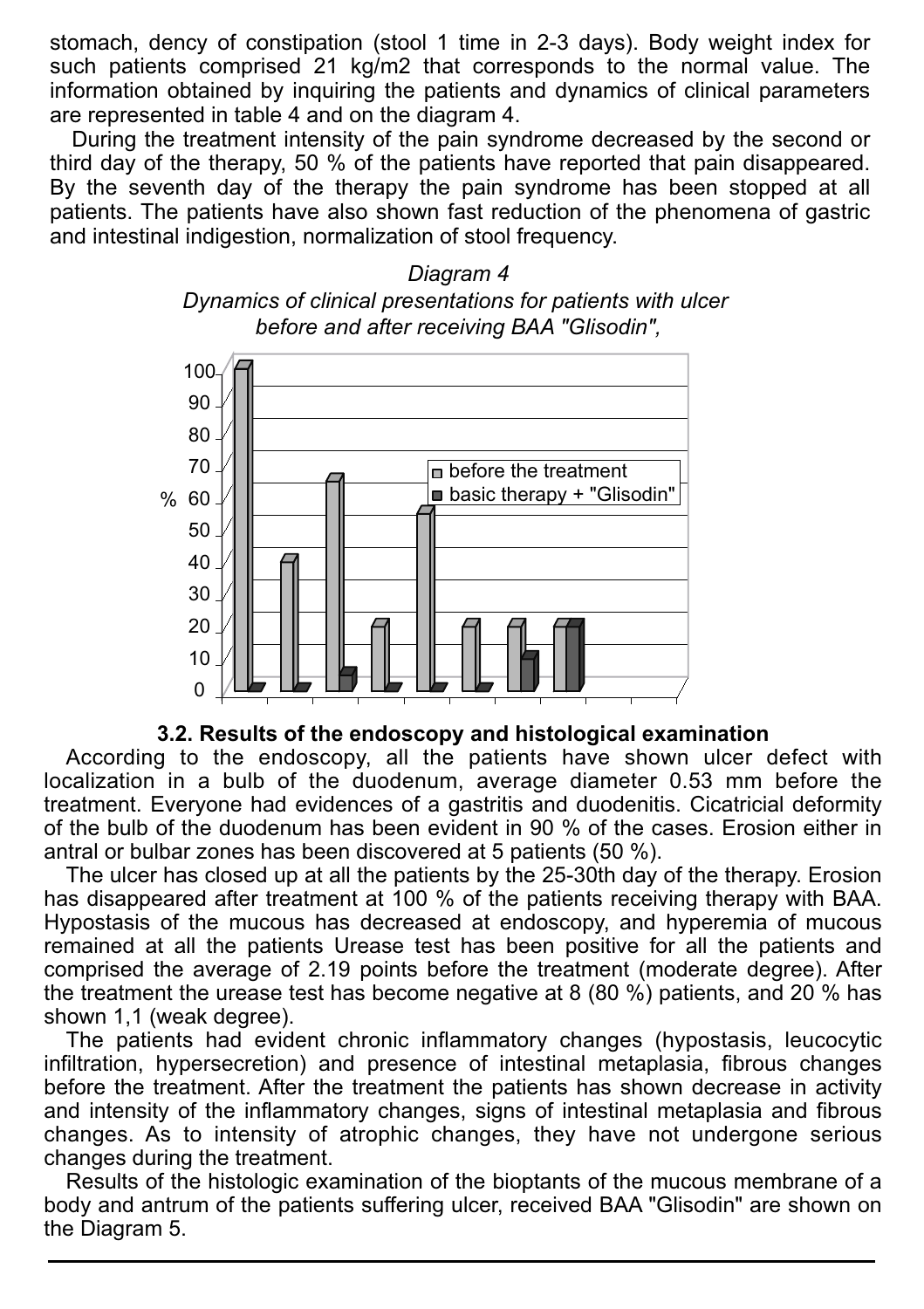*Diagram 5 Results of the histologic examination of the patients suffering ulcer before and after using BAA "Glisodin"*



During the retrospective analysis of the data received from clinical and endoscopy examination of the patients suffering ulcer of similar localization, receiving standard eradicational therapy and PPI therapy without any antioxidant therapy, has been established, that the majority of patients shows longer preservation of gastric indigestion after the treatment course. E. g., by the15th day of the therapy 40 % of patients has reported epigastric heaviness after meal, 50-60 % - swelling and rumbling in a stomach, only 40-50 % of patients had shown healing of erosions after the course of treatment.

During the histologic research of the pilorithic helicobacter 80 % of the patients receiving BAA has reached eradication of the НР by 21st day of the therapy while the analysis of histologic preparations of the patients with ulcer not receiving BAA, have verified lack of НР in bioptats of the antral department of 60 % of the patients, and the degree of НР sowing at histologic research have been hogher in this group of patients.

# **3.3. Results of blood lipid spectrum examination**

The results of examination of the blood lipid spectrum are represented in Table 6.

|                            | Before the treatment   After the treatment |                 | Nomal value |
|----------------------------|--------------------------------------------|-----------------|-------------|
| Total cholesterol ,mMoll/I | $4,80\pm0,11$                              | $4,95\pm0,16$   | $3,9-5,4$   |
| Triglycerides, mMoll/l     | $1.22 \pm 0.05$                            | $0.89 \pm 0.05$ | $0,56-1,54$ |
| LPVP, mMoll/l              | $1.15 \pm 0.04$                            | $1.42 \pm 0.04$ | 0,78-1,69   |
| LPNP, mMoll/l              | $2.4 \pm 0.18$                             | $2,45\pm0,10$   | 1,81-4,90   |
| LPONP, mMoll/l             | $0.72 \pm 0.02$                            | $0.69 \pm 0.02$ | $0,13-0,90$ |
| Atherogenic coefficient    | $3.17 \pm 0.05$                            | $2,45\pm0,10$   | $2,7-4,0$   |

 $ρ < 0.01$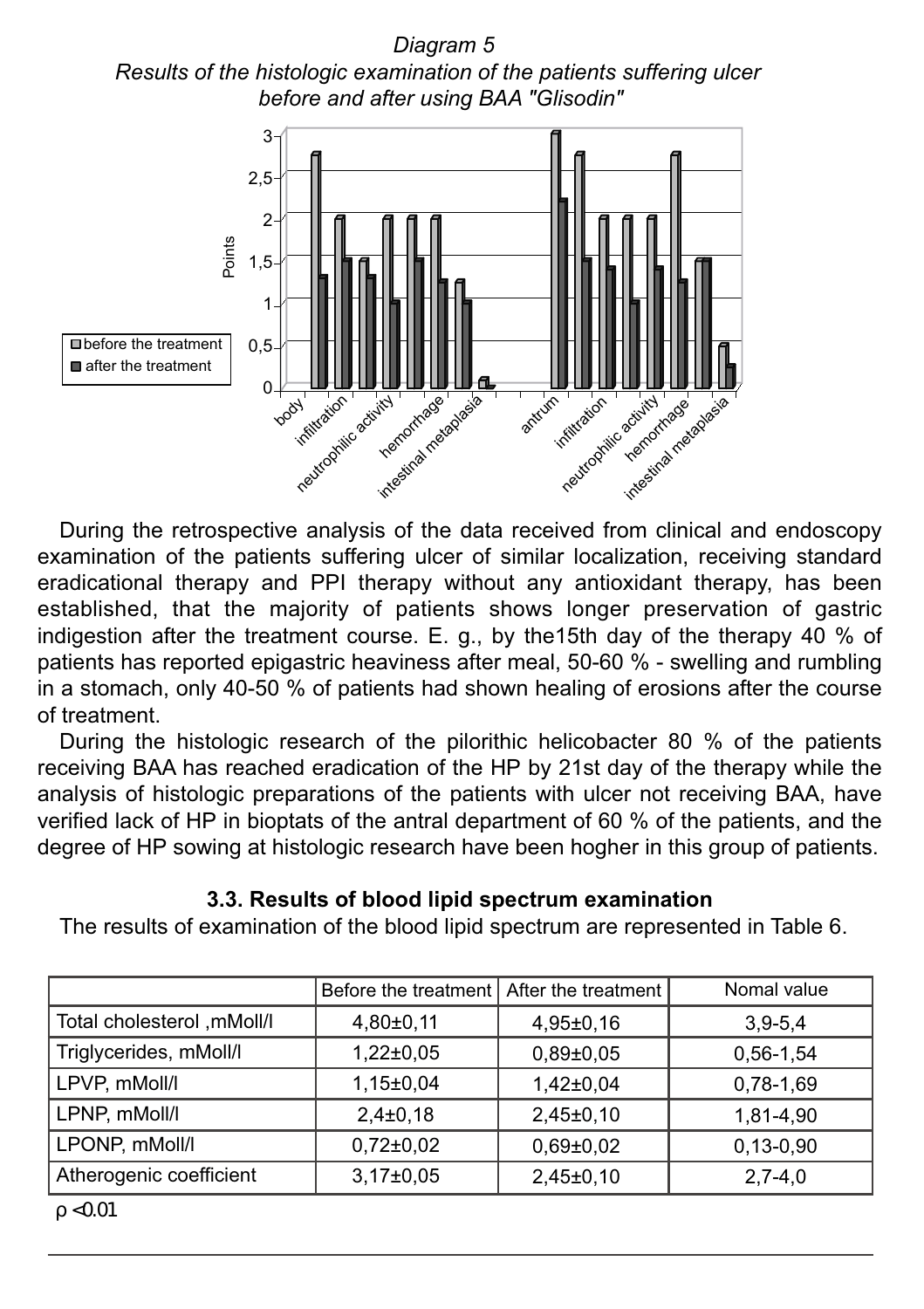Level of the total cholesterol both before and after the treatment remained low. The authentic changes of decrease in the level of triglycerides, increase of the level of high density lipoproteids has been registered during receiving the BAA.

#### **4. Results of use of the preparation "Glisodin" for patients suffering skin diseases**

Supervised 10 patients with skin diseases. 7 of the patients had allergic lesions of skin. 3 patients has been diagnosed psoriasis.

Patients with allergic demonstrations on the skin expressed complaints to intensive skin itch, skin rashes (primary localized on the face and members; 2 patients had the rash was localized on the belly), skin blushings, sleep disturbances. SCORAD index of the patients with atopic dermatitis comprised 73 before the treatment. The patients with chronic recurrent urticaria in has shown urticarial rash in 100 % of cases. Patients with stable local psoriasis en plaque has also been examined. The patients had psoriasis plaques mainly localized in the area of forehead skin, genus and elbows skin. All the patients complained xerodermia and skin itch.

Dynamics of the disease symptoms before treatment is shown on Diagrams 6 and 7





As shown by the presented data, after reception of the BAA "Glisodin" within 30 days the state of health of patients has considerably improved: 30 % of the patients have shown relief from skin rashes, 70 % its reduction, 60% reported reduce of skin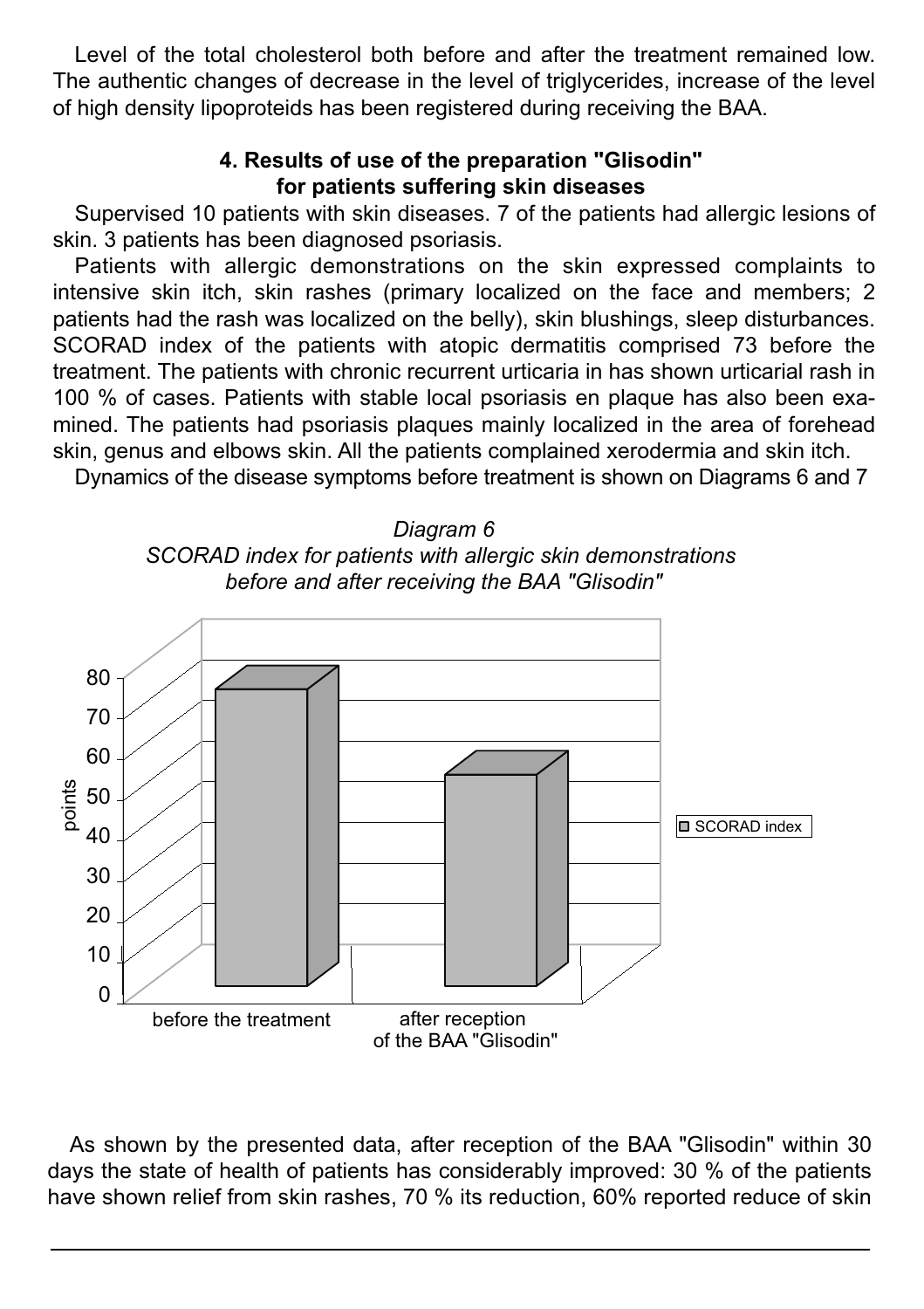*Diagram 7 Change of the symptoms of the patients suffering skin diseases before and after receiving the BAA "Glisodin"*



itch. All the patients reported improvement of the sleep. SCORAD index for patients with atopic dermatitis has been 52 by the end of the therapy. After the treatment all patients suffering psoriasis reported some reduction of the plaque sizes, lack of their tendency to merge, reduction of intensity of the skin itch

Research of the immunoparameters of blood of the patients suffering skin diseases is represented in Table 7.

After the course of BAA "Glisodin" treatment, the patients has shown increase of values of the immunoregulation index (CD4/CD8) with decrease of the T-surpressors level (CD8); increase of the level of natural killers (CD16), of functional activity of lymphocytes (increase of IM in RTML with PHA before the treatment start and normalization after the treatment). The tendency of decrease of the level of the CIC in blood serum has been registered after the treatment. The blood serum of the patients both before and after the treatment has shown raised level of serum antibodies of A class.

#### **5. Changes of neuro-psychological status of the patients after receiving the BAA "Glisodin"**

Most of the patients (83%) have complained headaches, depression, fatigue, loss of willingness to work before the treatment. 93 % reported sleep disturbances (frequent awakenings, shortening the sleeping time). The symptoms decreased at 50% of patients by the 21 day of the therapy including BAA "Glisodin". By the end of the treatment all the patients (100%) reported improvement of willingness to work, vivacity feeling, decrease of meteorological sensitivity, improvement of quality and time of sleeping. It is significant that 60% of examined women of childbearing age that complained increase of disturbances of the vegetative nervous system (hyperhidrosis, mood instability, somnolence, irritability, tearfulness) before the beginning of menstrua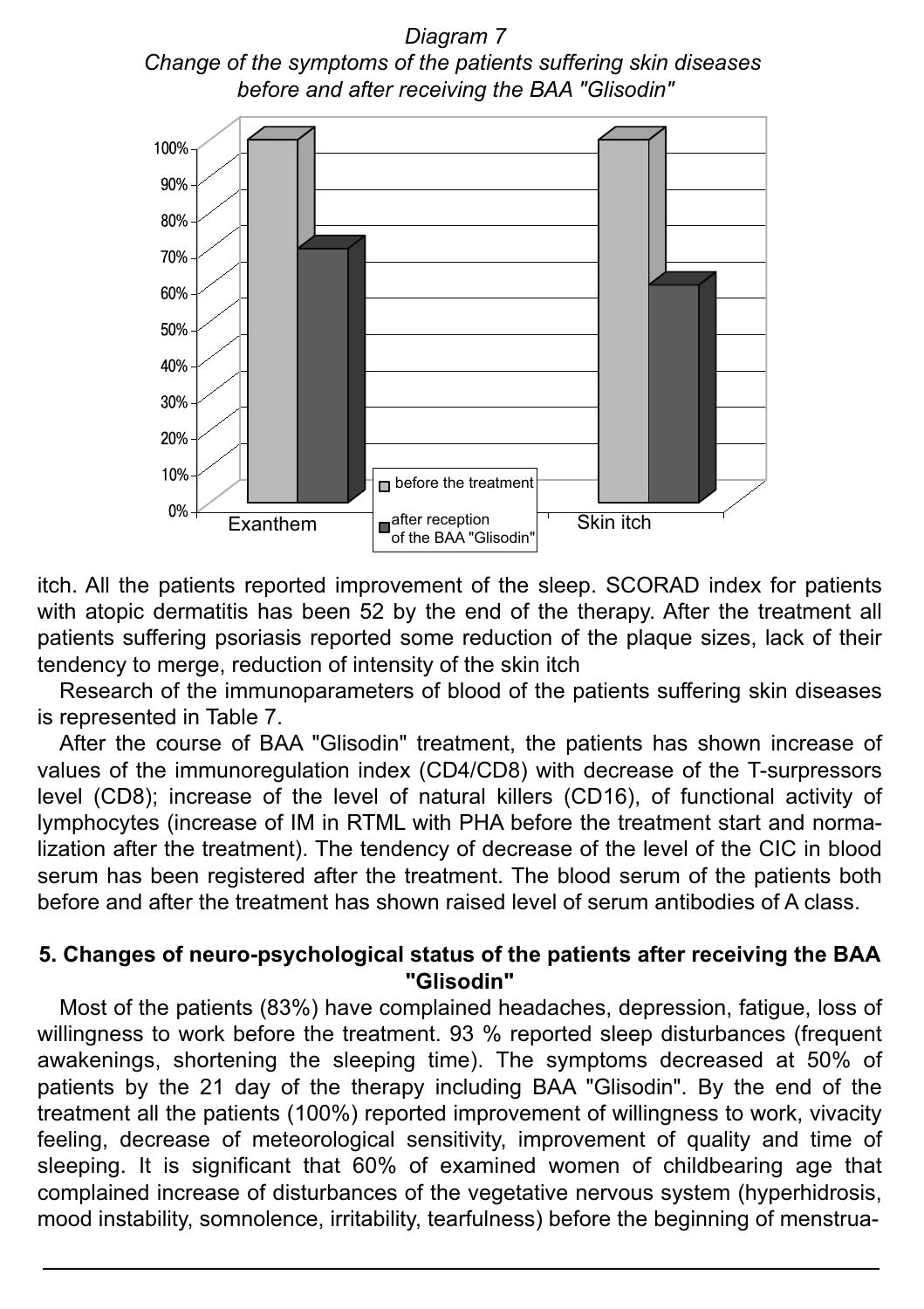tion or during the menses period reported decrease of premenstrual tension, reduction of the abdominal discomfort and pains during menses after the medication course.

Dynamics of symptoms driven by the nervous system at the patients after reception of the BAA "Glisodin" are represented on the Diagram 8.

|                              |           | Norm        | Before the treatment | After the treatment |
|------------------------------|-----------|-------------|----------------------|---------------------|
| Leukocytes x 10 <sup>9</sup> |           | $4,0 - 8,0$ | $5,2{\pm}0,2$        | 5,1                 |
| TLF $\times$ 10 <sup>9</sup> |           | $1,2-3,0$   | $2,35\pm0.05$        | $1,98 \pm 0,06$     |
| CD3: %/ avs                  |           | 60-80%      | $65,8{\pm}2,0$       | 64±1.5              |
|                              |           |             | $1,54\pm0,12$        | $1,26 \pm 0.05$     |
| CD4: %/ avs                  |           | 33-50%      | $41,7 \pm 1,5$       | $41,4 \pm 1,0$      |
|                              |           |             | $0,97 \pm 0,12$      | $0.84 \pm 0.05$     |
| CD8: %/ avs                  |           | 16-39%      | 29±1.0               | $22,2 \pm 0.6$      |
|                              |           |             | $0.68 \pm 0.06$      | $0.43 \pm 0.05$     |
| CD4\CD8                      |           | $1,5-2$     | 1,45±0,06*           | $1,9{\pm}0,08*$     |
| CD16(NK_cell):%/avs          |           | 3,0-20%     | $18,7{\pm}0.5*$      | $20.6 \pm 0.5^*$    |
|                              |           |             | $0,46 \pm 0,02$      | $0.40 \pm 0.02$     |
| CD19: %/ avs                 |           | $5 - 22%$   | 14±1,0               | $13+2,0$            |
|                              |           |             | $0.37 \pm 0.05$      | $0.34 \pm 0.02$     |
| <b>RTML</b>                  | <b>SM</b> | 2,0-4,0 un  | $2,63\pm0.03$        | $2,4\pm0,13$        |
| with PHA                     | ΙM        | 30-75%      | 76,8±0,1*            | $58,4\pm1,2^*$      |
| CIC units                    |           | 50-80%      | 102                  | 93                  |
| Antibodies A                 |           | 1,20-1,50   | $2,03\pm0,15$        | $2,62\pm0,12$       |
| Antibodies M                 |           | $0,65-1,65$ | $1,62\pm0.08$        | $1,61\pm0.06$       |
| Antibodies                   |           | 7,5-15,5    | $11,29 \pm 1,1$      | 12.47±2.1           |

| Table 7                                                        |
|----------------------------------------------------------------|
| Change of immunogram parameters of the patients suffering skin |
| diseases after the treatment with the BAA "Glisodin"           |

 $*_{p<0,01}$ 

Asthenia level of every patient has been estimated according to the MMPI scale. 100 % of the patients moderately expressed increase of the asthenia level before the treatment. Parameters of dynamics are shown in the table.

The asthenia level has decreased during the treatment period.

Psychological research has also proved positive effect of the antioxidant preparation "Glisodin" on the cognitive functions. Authentic improvement of psychological characteristics, attention and intellectual working capacity above all, has been marked. Examination of memory and calculation operations has shown, that these functions have improved in comparison to the initial level. The data received are presented in the Table 9.

Good bearableness of the preparation "Glisodin" have been proved during the treatment course. Undesirable by-effects have not been discovered.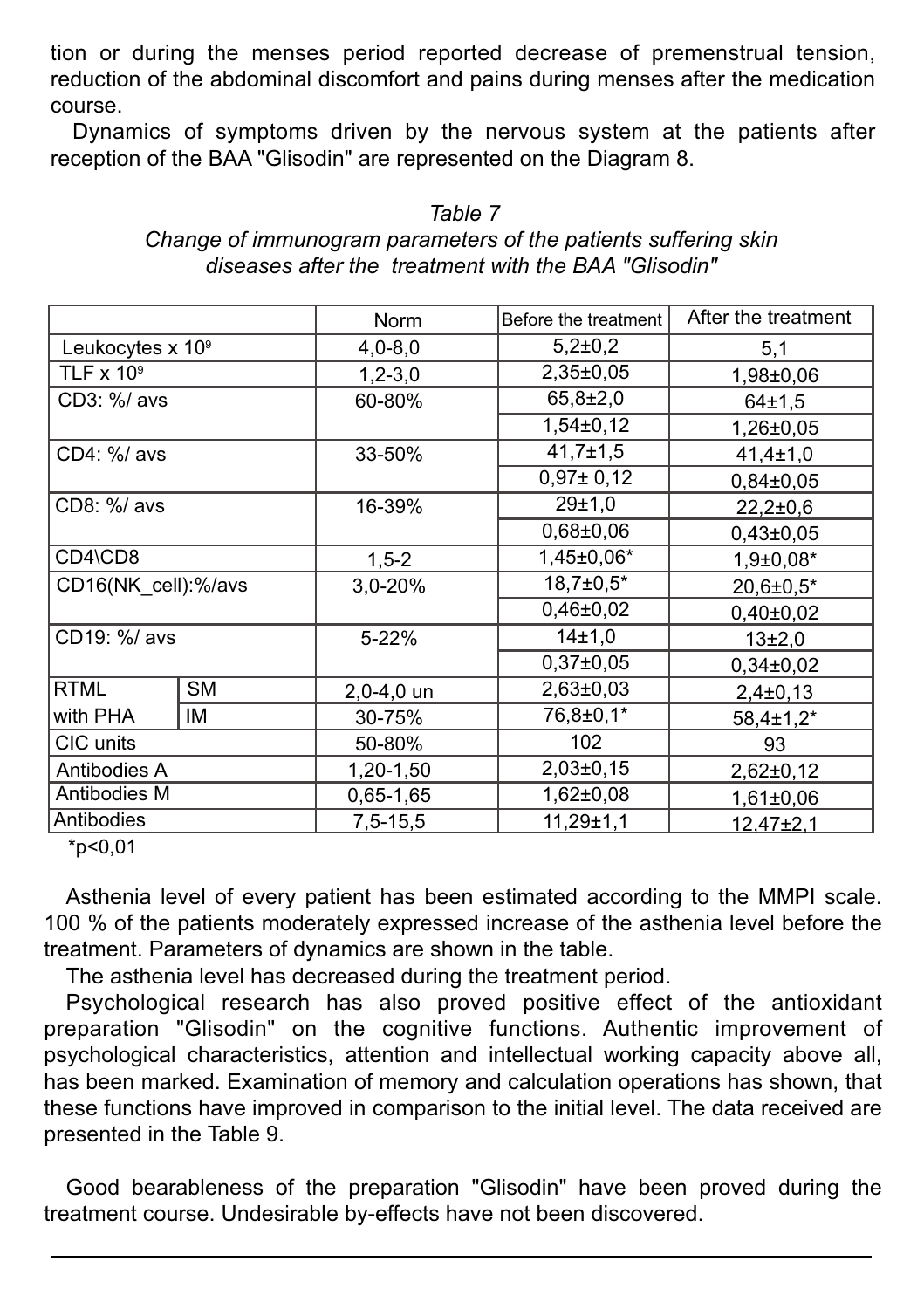*Diagram 8 Dynamics of psychoasthenic demonstrations of the patients treated with the BAA "Glisodin"*



*Table 9 Dynamics of the psychological functions before and after the treatment* 

| Parameters        | After the treatment | After intake of the BAA "Glisodin" |
|-------------------|---------------------|------------------------------------|
| <b>MMPI</b> scale | $115.3 \pm 5.7$     | $105.2 \pm 2.2^*$                  |
| .                 |                     |                                    |

\*р<0,005

*Table 8 Dynamics of the astheny level affected by the "Glisodin"*

| Parameters                                  |                | After the treatment After intake of the BAA "Glisodin" |
|---------------------------------------------|----------------|--------------------------------------------------------|
| Memory:                                     |                |                                                        |
| short-term memory capacity, number of words | $7,0{\pm}0,2$  | $8,0{\pm}0,3$                                          |
| main memory, number of words                | $5,6{\pm}0,1$  | $6,8{\pm}0,1$                                          |
| Counting, time, sec,                        | $66,0{\pm}0,1$ | $44,2{\pm}1,3$                                         |
| Faults, %                                   | $2,3 \pm 0,2$  | $0,5\pm0,1$                                            |
| Free association, faults,%                  | $4,1\pm0,2$    | $1,3{\pm}0,3$                                          |
| Kinetic, faults%                            | $7,3{\pm}0,3$  | $2,3 \pm 0,2$                                          |
| p<0,01                                      |                |                                                        |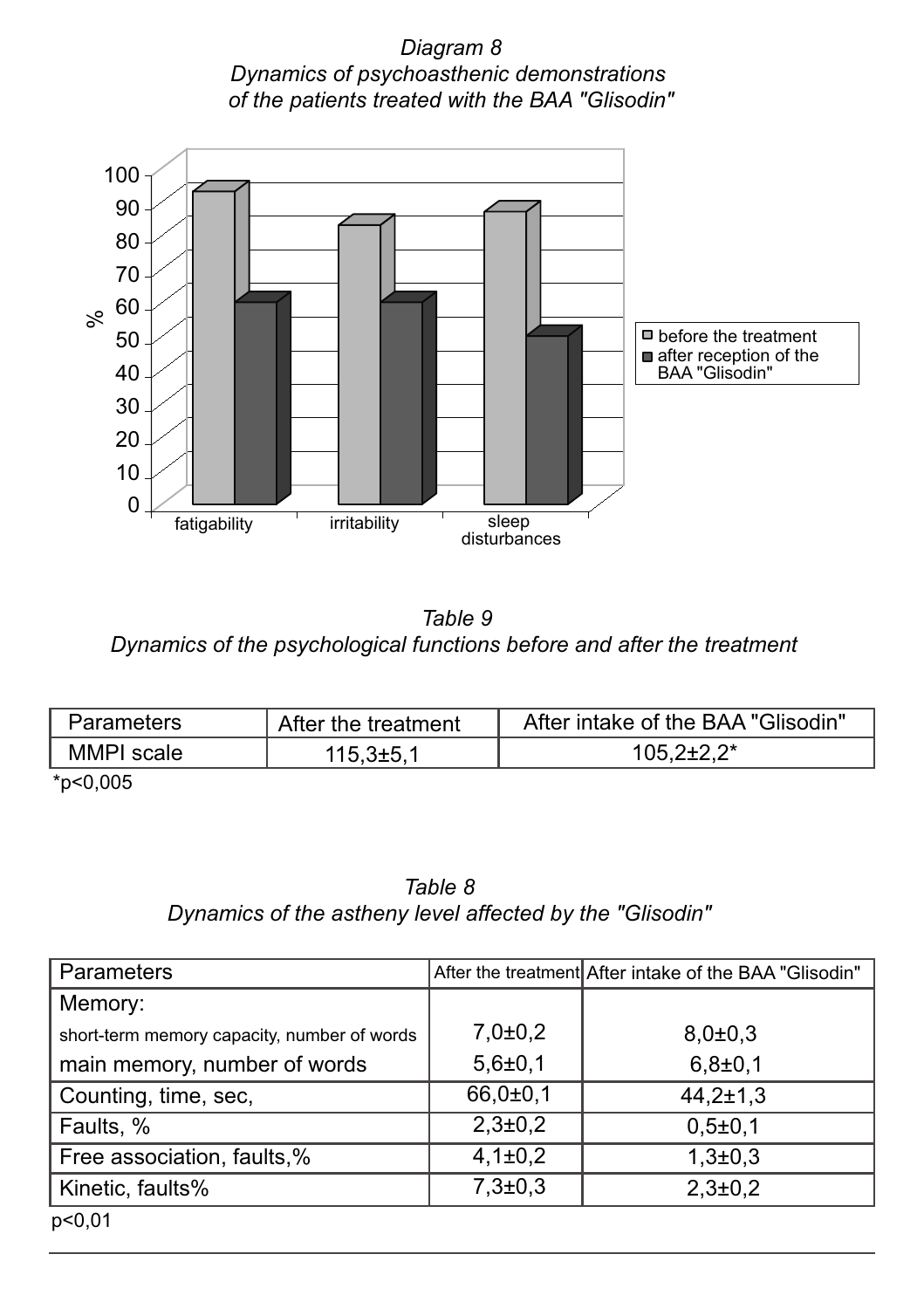# **Conclusions**

1. Treatment by the BAA"Glisodin" with antioxidant effect promotes faster knocking over the symptoms and improvement of the general somatic status of the patients suffering ischemic disorder and idiopathic hypertension, ulcer, skin .<br>diseases

2. Therapeutic effects on the patients receiving the BAA "Glisodin" with antioxidant action in addition to the basic treatment are reached earlier and they are more stable.

3. After inclusion of the BAA "Glisodin" into the basic treatment schemes, the psychological status of the patients improves, the astheny level decreases, functions of attention, memory, the counting, associations, kinetics improve, sleep quality improves.

4. Treatment with BAA "Glisodin" increases resistibility to environmental factors.

5. Applying the BAA "Glisodin" in antiulcer therapy leads to faster healing of the erosion defeats of the mucous stomach membrane, normalization and acceleration of the reparative processes.

6. Inclusion of the antioxidant BAA "Glisodin" into the structure of therapy of ulcer, results in reduction of the HP sowing of the mucous stomach membrane.

7. The BAA "Glisodin" positively influence on the lipid exchange, promotes increase of the anti atherogenic fraction of the high density lipoproteids and reduction of the level of the little and very little density lipoproteids, including for the patients with the level of the specified parameters within the limits of referencial meaningss.

8. For the patients suffering skin diseases the BAA "Glisodin" promotes regress of skin lesion reducing the sizes of the skin lesion, reduces intensity of pathological processes, renders positive immunomodulating action owing to increase in quantity of natural killers, decrease in quantity of T-surpressors, improvement of the immunoregulator index, and functional activity of lymphocytes.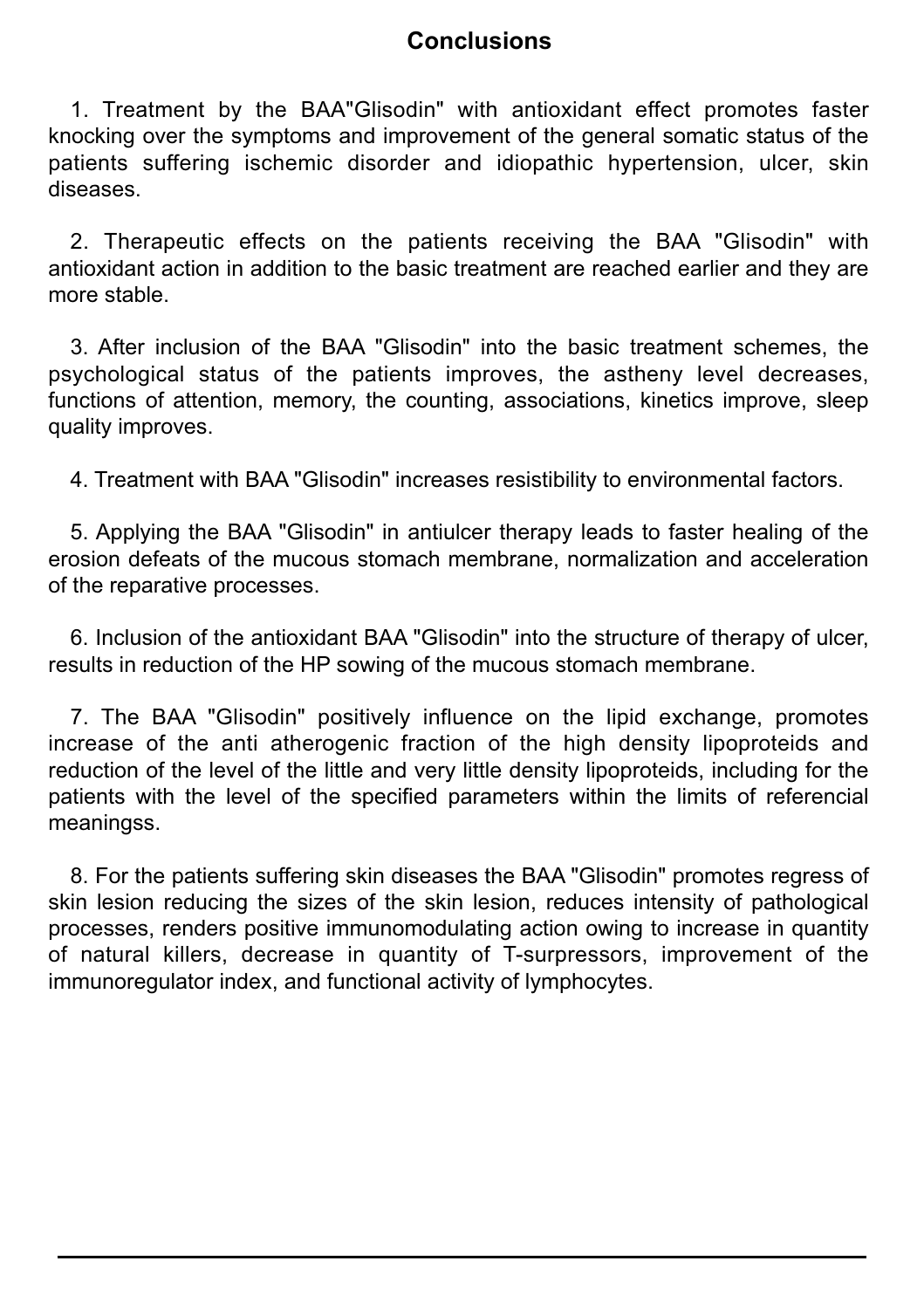# **Conclusion**

In conditions of inconsistency of the antioxidant protection in the majority of diseases of the organs and skin pathology to correct a complex of oxidizing reactions is prescribed to use it in complex treatment by antioxidants. Application of the BAA "Glisodin", with antioxidant action, has shown its therapeutic efficiency. Using the present BAA can be done in the course of treatment from ischemic disorder and idiopathic hypertension, ulcer and skin diseases to reduce the of symptoms of disease and increase clinical efficiency of the therapy.

The pro-rector on medical work of the St.Petersburg academy im. I.I.Mechnikova Head of the department of Propaedeutics of internal diseases with courses of gastroenterology and endoscopy d.m.s., professor, E.I.Tkachenko

Executive: Professor of the department of Propaedeutics of internal diseases with courses of gastroenterology and endoscopy d.m.s., professor **J.P.Uspesky** 

Executors: senior lecturer, c.m.s. E.B.Avalueva senior lecturer, c.m.s. Community Community Community Community Community Community Community Community Community